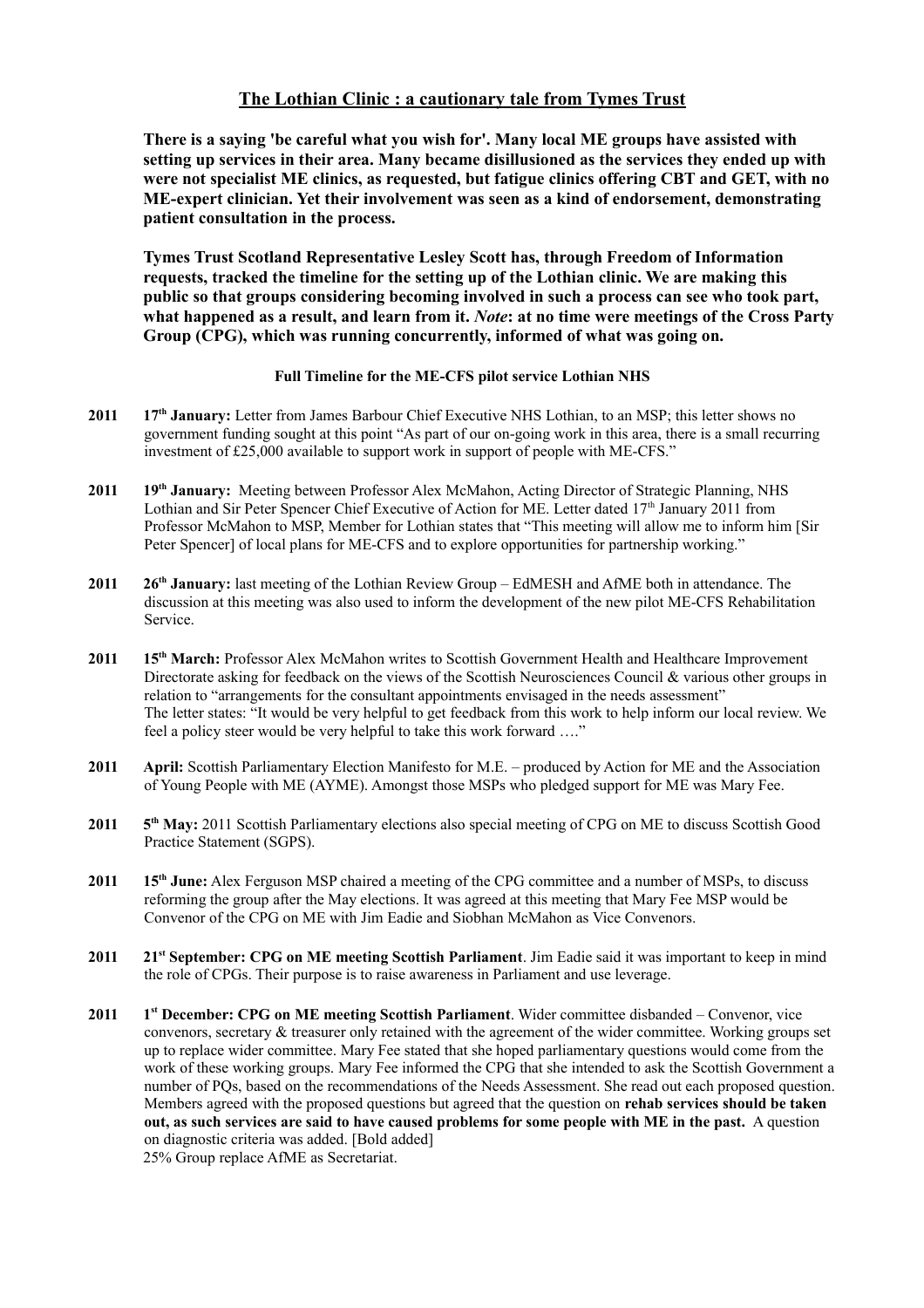**2012 16th January:** Strategic Programme Manager NHS Lothian responds to letter from Liz Blackadder of EdMESH requesting an update on what is happening in Lothian in relation to ME-CFS since the last meeting of the Review Group at the end of January 2011. This letter details the discussions that have taken place with Lothian NHS, Dr Gregor Purdie and AfME in regards to a new ME-CFS pathway.

## **2012 19th January: CPG on ME meeting Scottish Parliament**.

Overview presentation of the report findings from the feedback exercise carried out by the 25% ME Group.

- **2012 March:** "Proposal ME-CFS Support Service in NHS Lothian" received by Scottish Government. "This proposal seeks Scottish Government Health Department funding of £70k in 2011-2012 and £70k in 2012-2013 to fund an initial 2-year service to deliver a clinical programme to people living with ME-CFS in Lothian. "It further seeks funding of £8k for 2011-2012 only to support the Lothian launch of the Scottish Good Practice Statement on ME-CFS and the Lothian ME-CFS pathway and for follow-up training. The launch event is scheduled for 2nd May. Professor Sir Lewis Richie is leading the event and Sir Peter Spencer of Action for ME will be involved."
- **2012 19th March:** A payment of £78,000 was made to support the ME/CFS service in NHS Lothian. This was funding for the 2011/12 financial year.
- **2012 21st March: CPG on ME meeting Scottish Parliament**. Concerns are raised at this meeting when some members of the Working group for centre of excellence declare an intention to make contact with English fatigue clinics to learn from them and form links with them.
- **2012 22nd March:** Strategic Programme Manager for NHS Lothian sends an email to Scottish Government Health Directorate personnel inviting them to the "General Practitioner Event – Launch of the Good Practice Statement on ME-CFS" on 2<sup>nd</sup> May stating "As none of our locally planned ME-CFS work would have been possible without your personal and financial support, I would be delighted if you could joins us."
- **2012 29th March:** Response to above email received stating "….I, or one of us would be delighted to attend, however our attendance would be strictly as observers. We wouldn't want to be seen to be involved, as this is primarily a Lothian initiative. Of course we will be very interested in the outcomes and success of this approach in terms of using it as an example to persuade other Boards to follow suit but it will need to be made clear from the outset that the Scottish Government is not there to get involved or interfere in the development of the service."
- **2012 End of March:** EdMESh open meeting, Liz Blackadder spoke with Paul Currie, the Chair of the Review Group in Lothian and Strategic Programme Manager for Lothian NHS when she is told that Lothian have received Government funding for a 2 year pilot service.
- **2012 10th April:** Michael Matheson, Minister for Public Health states in a letter to an individual "NHS Lothian has started work on a revised pathway, based on the Scottish Good Practice Statement, on ME-CFS for GPs. The pathway will seek to ensure that people living with ME-CFS are recognised early by their GP and receive the appropriate clinical investigation, treatment and support. This work will be taken forward over the next few months in discussion with the Board's partners, including patient and carer representatives."
- **2012 19th April:** Email from Policy Officer with Clinical Priorities Team DG Health and Social Care asking "Please find attached information with regards to FITNET an on-line cognitive behavioural therapy for adolescents with ME-CFS developed by the Dutch. The results indicate a marked improvement in young people living with this condition who had access to this therapy. [...] I want to gauge your response to this on-line approach for people living with ME-CFS and whether in your opinion it should be something that could be piloted in Scotland?"
- **2012 2** 2<sup>nd</sup> May: GP training event by NHS Lothian to launch SGPS and present the planned Lothian ME-CFS pathway, Chaired by Professor Sir Lewis Ritchie. Action for ME named as key voluntary sector group and a partner at this event and the organisation's Chief Executive Sir Peter Spencer presents.
- **2012 8 th May:** "It's all about M.E." event at Scottish Parliament for ME Awareness week hosted by Mary Fee MSP then Convenor of the CPG on ME. On her webpage for that day Mary Fee stated "The World Health Organisation recognise M.E. as a neurological condition that results in muscle pain with intense physical or mental exhaustion, relapse and specific cognitive disabilities. Taking this definition of the condition one cannot help but come to the conclusion that to simply classify the condition as 'fatigue' whether chronic precedes it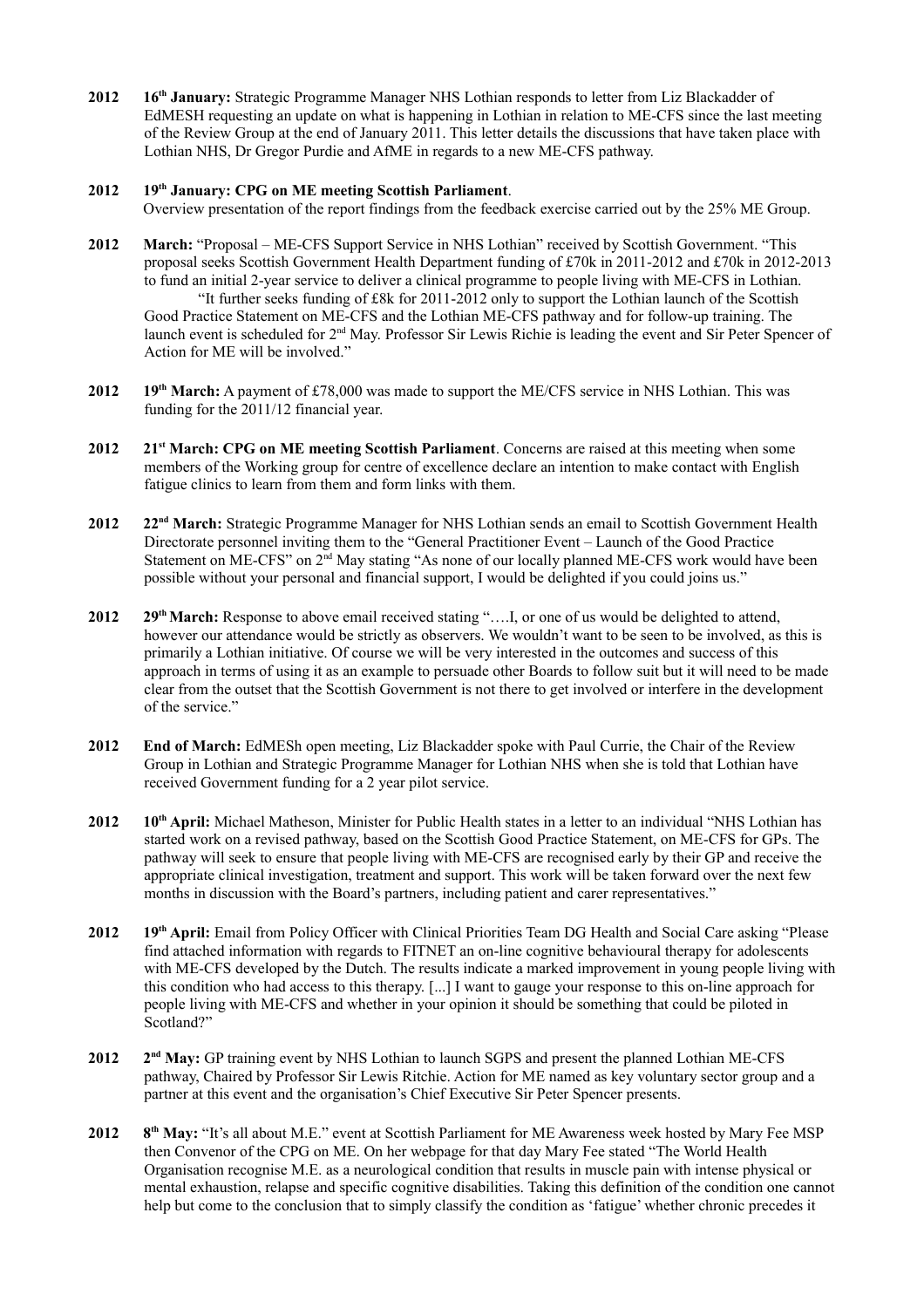and syndrome follows or not, is to trivialise the pain and suffering felt."

- **2012 24th May:** EdMESH screening of *Voices from the Shadows*. Sheena Spence, (Specialist Physiotherapist, Pain Management Service, Department of Clinical Psychology, Astley Ainslie Hospital) introduces herself as the lead therapist for the new Lothian ME-CFS service – states she will be making contact with other services in England particularly Newcastle.
- **2012 5** 5<sup>th</sup> June: Consultant Physician Ward 41 of Infectious Diseases Unit Western General Hospital Edinburgh states in an email response to MSP Complaint 19015 KD that "In reply I think we should change the abbreviation from ME/CFS to CFS/ME and thereafter refer to it as CFS rather than ME, since from a medical perspective that reflects current best practice."
- **2012 6 th June:** The Strategic Programme Manager for NHS Lothian also added these thoughts for the response to the complaint: "On the matter of terminology, I think we need to keep to the use of ME-CFS as that is what is used on the 2010 Scottish Government publications ... On the 2<sup>nd</sup> May we had a successful launch event. ... The GPs attending all received an ME-CFS resource pack with copies of the Quick Reference Clinical Guide, and Patient Guide ... Following the event, all 124 GP Practices in Lothian received a mailing."
- **2012 6 th June: CPG on ME meeting Scottish Parliament**. Only one MSP present (Mary Fee), so meeting is classified as informal.
- **2012 4 th August:** Sheena Spence, Lead Therapist for the pilot ME-CFS clinic at Astley Ainslie Hospital attends EdMESH garden party. AfME representative also attends.
- **2012 13th August:** Email from Strategic Programme Manager NHS Lothian to Scottish Government Health Department stating : "As you know Lothian received funding from your Directorate in 2011-2012 for the development of a planned pilot ME-CFS support service, located in the psychology department of the Astley Ainslie Hospital. The funding was successfully carried forward into this financial year and work is being finalised on the service and associated pathway work.

"The second tranche of money is due this year, with the intention being to carry that funding forward into 2013-2014 to continue the support service."

- **2012 15th August:** Response to above email: "We have committed to release this funding to Lothian for the financial year 2012-2013 and it would be our preferred choice if you were able to take this funding for this year. However, we'll have a clearer idea of how our funds will be allocated to Lothian over the next couple of months and should you still wish to delay the receipt of the funding then I would advise you to get in touch with us around about the middle of October again."
- **2012 16th August:** 3 Committee members of EdMESH have meeting at Astley Ainslie Hospital with Sheena Spence and her admin support who took the minutes. Edmesh had earlier in the week emailed a list of '20 questions' which they then proceeded to go through. (Minutes available)
- **2012 21st August:** Email to Lothian MSPs, subject: "Next Meeting between MSPs and NHS Lothian." This is scheduled for Friday 7<sup>th</sup> September. Jim Eadie, Deputy Convenor of the CPG on ME is MSP for Edinburgh Southern, Lothian.
- **2012 29th August:** meeting of CPG sub-group on Centre of Excellence/Lead Clinician in Edinburgh. Meeting originally organised for Dr Chaudhuri (who formerly ran an ME clinic) to present to inform the group discussion re a centre of excellence patient cohort. After Dr Chaudhuri pulls out due to pressure of work, three members ask for a postponement until he can attend. Spokesperson over rules and goes ahead with meeting with Mary Fee in attendance [she was originally only going to attend to hear Dr Chaudhuri]. Mary Fee declares the group deadlocked over the issue of patient cohort and seeks vote from full CPG on remit of group. She asks Tymes Trust to draft up the wording for the vote on the 19<sup>th</sup> September CPG meeting.
- **2012 7th September:** NHS Lothian meet with Lothian MSPs and discussions include information from "Briefing ME-CFS Service developments in NHS Lothian" which states: "The planned service will use proven psychology/physiotherapy-based approaches, based on the PACE trial findings. Service development is taking into account the preferences expressed by patients and their representatives in the Lothian review group." It goes on, "The existing physiotherapist has been liaising with patient groups and professional colleagues as part of the planning for the service." 19 MSPs invited to this meeting by email correspondence dated 21st August.